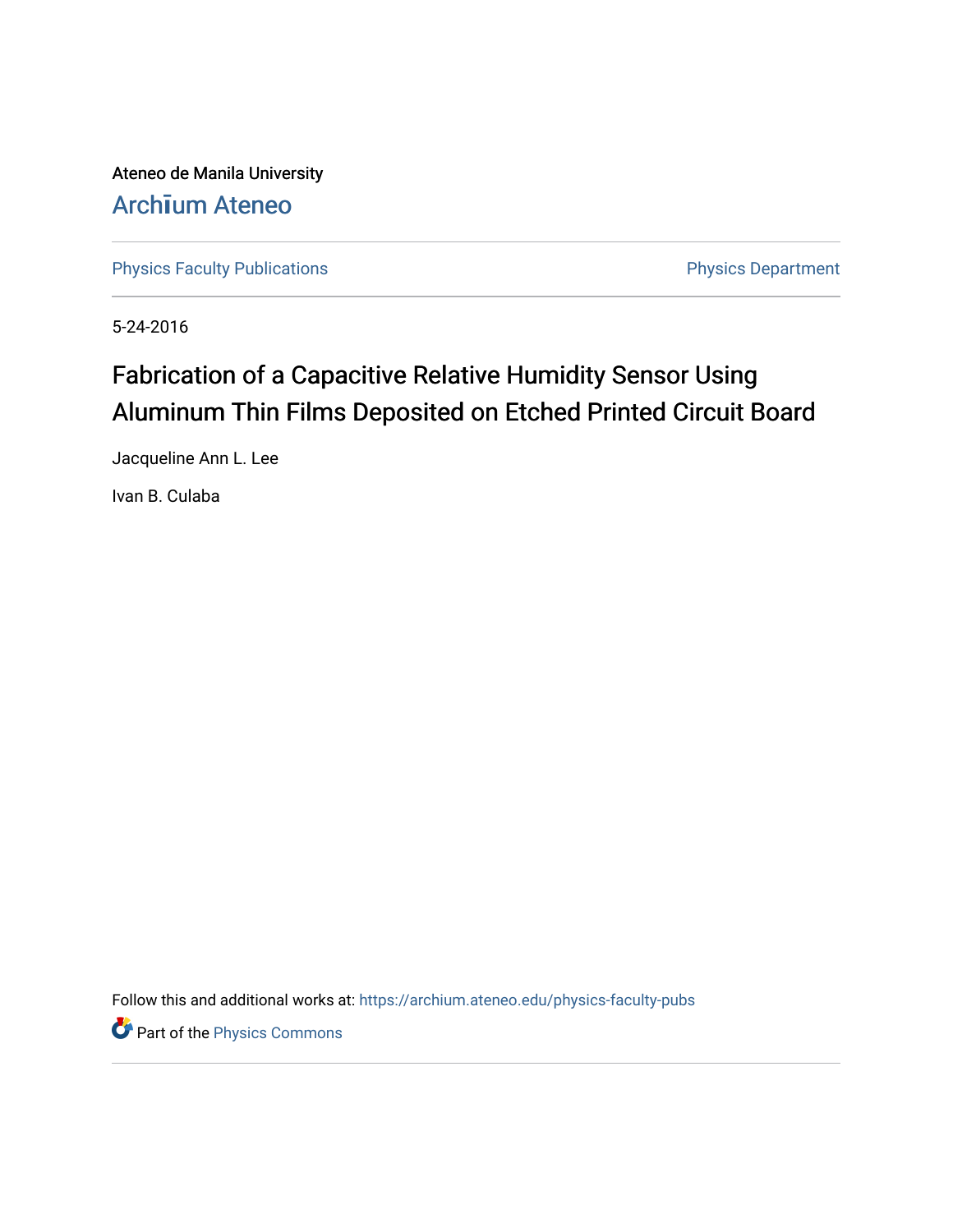## **Fabrication of a capacitive relative humidity sensor using aluminum thin films deposited on etched printed circuit board**

Jacqueline Ann L. Lee**,** and Ivan B. Culaba

*Department of Physics, Ateneo de Manila University, Loyola Heights, Quezon City, Philippines, 1108* 

**Abstract.** A capacitive humidity-sensing device was created by thermal evaporation of 99.999% aluminum. The substrate used for the coating was etched double-sided printed circuit board. The etched printed circuit board serves as the dielectric of the capacitor while the aluminum thin films deposited on either side serve as the plates of the capacitor. The capacitance was measured before and after exposure to humidity. The device was then calibrated by comparing the readings of capacitance with that of the relative humidity sensor of the Vernier LabQuest2. It was found that there is a linear relationship between the capacitance and relative humidity given by the equation C=1.418RH+29.139 where C is the capacitance and RH is the relative humidity. The surface of the aluminum films is porous and it is through these pores that water is adsorbed and capillary condensation occurs, thereby causing the capacitance to change upon exposure to humidity.

### **1 Introduction**



**Figure 1.** Adsorption and capillary condensation on the film.

Humidity sensors are used for numerous applications in various fields. Capacitive humidity sensors use changes in the capacitance reading to indicate the change in the moisture content of the air. In these sensors, dielectric thin films are deposited on a substrate. When there is a change in the humidity, the moisture in the air is taken in by the thin film. This changes the dielectric constant and indicates, in the change of capacitance, the change in the humidity. Metal oxide thin films are also used in creating these capacitive humidity sensors. The metal oxide thin films are made to be porous using various techniques such as glancing angle deposition wherein the substrate is rotated while the film is being deposited [1]. These films sense the changes in humidity through its pores, which are filled with water molecules, and thus its dielectric constant and capacitance changes. This is due to capillary condensation in the pores and adsorption of water on the surface of the film [2], which causes the electrical properties of the device to change as shown in the change in capacitance. A schematic for capillary condensation and adsorption is shown in Figure 1.

The other methods for fabricating these sensors are quite complex and involve complicated processes to create the porous surface needed. The novelty of the method presented in this paper is that it makes use of a simpler method of creating the porous structures. It is a one step process where the film has to simply be deposited at a normal incidence to the substrate. No intermediate steps are needed to ensure the formation of a porous film.



**Figure 2.** (a**)** SEM image of etched PCB. From: E.D. Dumayaca, N.N. Garcia, I.B. Culaba. *Proceedings 30th Physics Congress of the Samahang Pisika ng Pilipinas*. 22 (2012)

© The Authors, published by EDP Sciences. This is an open access article distributed under the terms of the Creative Commons Attribution License 4.0 [\(http://creativecommons.org/licenses/by/4.0/\).](http://creativecommons.org/licenses/by/4.0/)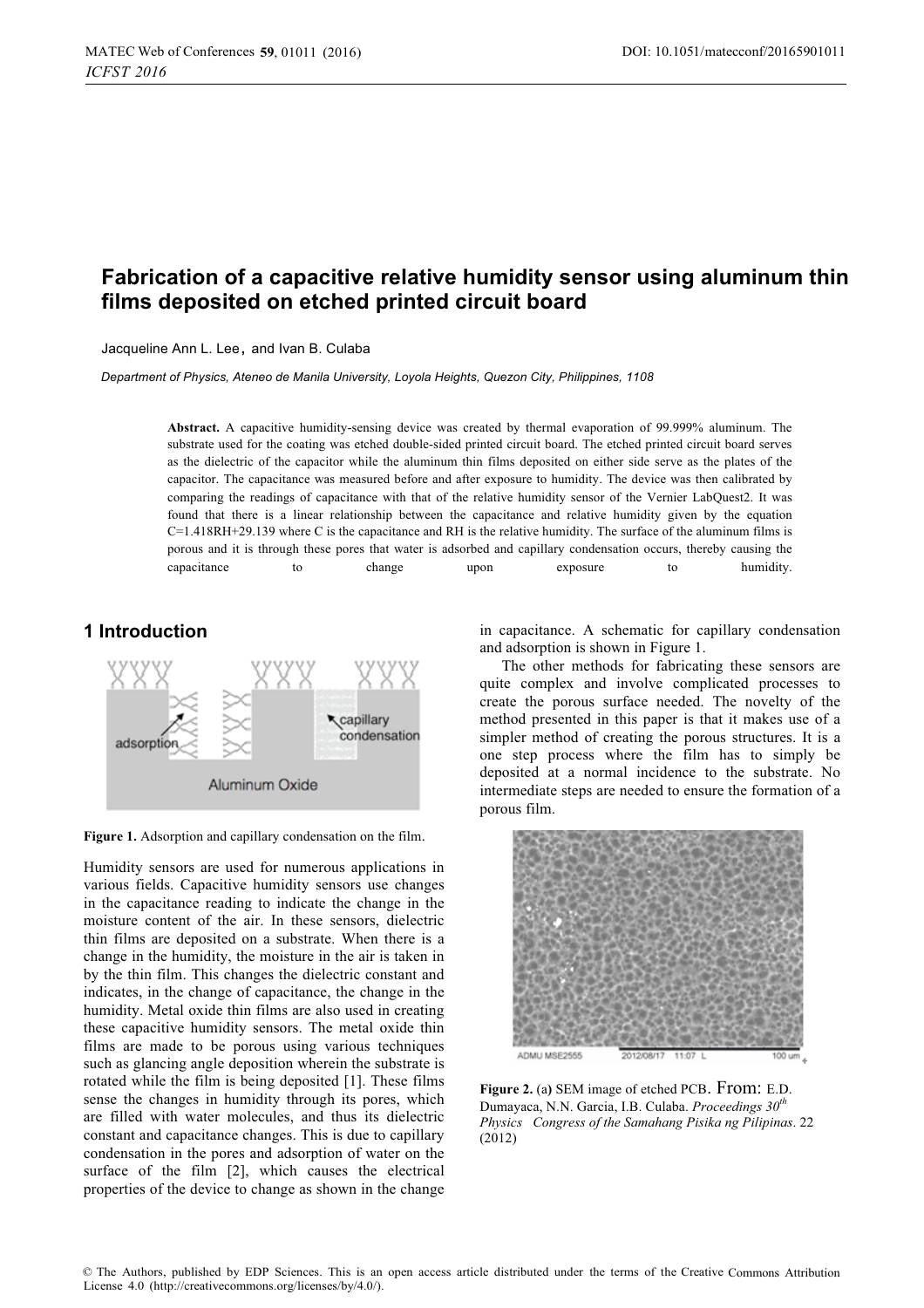

**Figure 2.** (b) SEM image of aluminum coated etched PCB. From: E.D. Dumayaca, N.N. Garcia, I.B. Culaba. Proceedings *30th Physics Congress of the Samahang Pisika ng Pilipinas*. 22 (2012)

From a study on the morphology of aluminum thin films deposited on etched printed circuit board, it was found that the surface of the etched printed circuit board was porous. After coating the surface with aluminum, it was found that the porous surface of the printed circuit board was retained [3] as shown in figures 2 (a) and 2 (b). The use of the already porous surface of etched printed circuit board, as the substrate for the coatings, produces a porous film and allows an easier method for constructing the capacitive humidity sensor.

In this paper, aluminum thin films deposited on etched printed circuit board is used as a capacitor. The aluminum thin films serve as the plates of the capacitor while the etched printed circuit board serves as the dielectric between the plates. This capacitor was used as a relative humidity sensor and its response to humidity was studied and compared to a commercially available sensor.

#### **2 Methodology**

**Preparation of Substrates.** To create the capacitor, the printed circuit board (PCB) is prepared. This will serve as the substrate on which the aluminum thin film will be deposited. First, double sided printed circuit board is cut into 1.27cm x 10.16cm  $(0.5" \times 4.0")$  pieces and holes were drilled onto each end. One of the holes is drilled 1.75 cm from one end and the other is drilled 0.50 cm from the opposite end as shown in figure 3. This will allow bolts to be attached and it will be used to measure the capacitance.

Then the cut pieces of printed circuit board were submerged in ferric chloride  $(FeCl<sub>3</sub>)$  to remove the copper on the surface. Once the copper was removed, the etched printed circuit board was rinsed with distilled water and was subjected to ultrasonic cleaning using the Fisher Scientific Ultrasonic Cleaner FS30H. They were further cleaned using isopropyl alcohol and Kimwipes®. Lastly, the etched PCB was masked with tape as shown in figure 3. The unmasked areas will be coated with aluminum while the masked areas will remain uncoated.



□ Unmasked area

**Figure 3.** Masked areas and position of holes on the etched PCB

Coating Substrates with Aluminum. The Kinney vacuum system was used for coating the etched PCB. The substrates were placed on a rotating substrate holder inside the vacuum chamber. To coat the etched printed circuit board, 2 tungsten coils were attached to the current sources inside the vacuum chamber. On each coil, 20 pieces on 99.999% aluminum wires were attached. The coating was done when the pressure of the chamber reached 2.5 x  $10^{-5}$  mmHg. To start the coating process, the first coil was heated up by applying a current. The current was gradually increased until it reached 60 amperes and the first side of the etched printed circuit board was exposed to the aluminum vapor for 3 minutes. The thickness of the film was then measured using a thickness monitor. After this, the substrate holder is rotated to prepare the second side for coating. The same procedure is applied to the second coil so that the second side is coated.

**Assembling the sensor.** Each aluminium coated PCB was fitted with nuts, bolts and washers to serve as contact points for the capacitor as shown in figure 4(a).

Four of these capacitors are connected in parallel to form the humidity sensor as shown in figure 4(b). The capacitance is then measured using an AC-2000 Digital Multi-meter.



**Figure 4.** (a) Capacitor assembly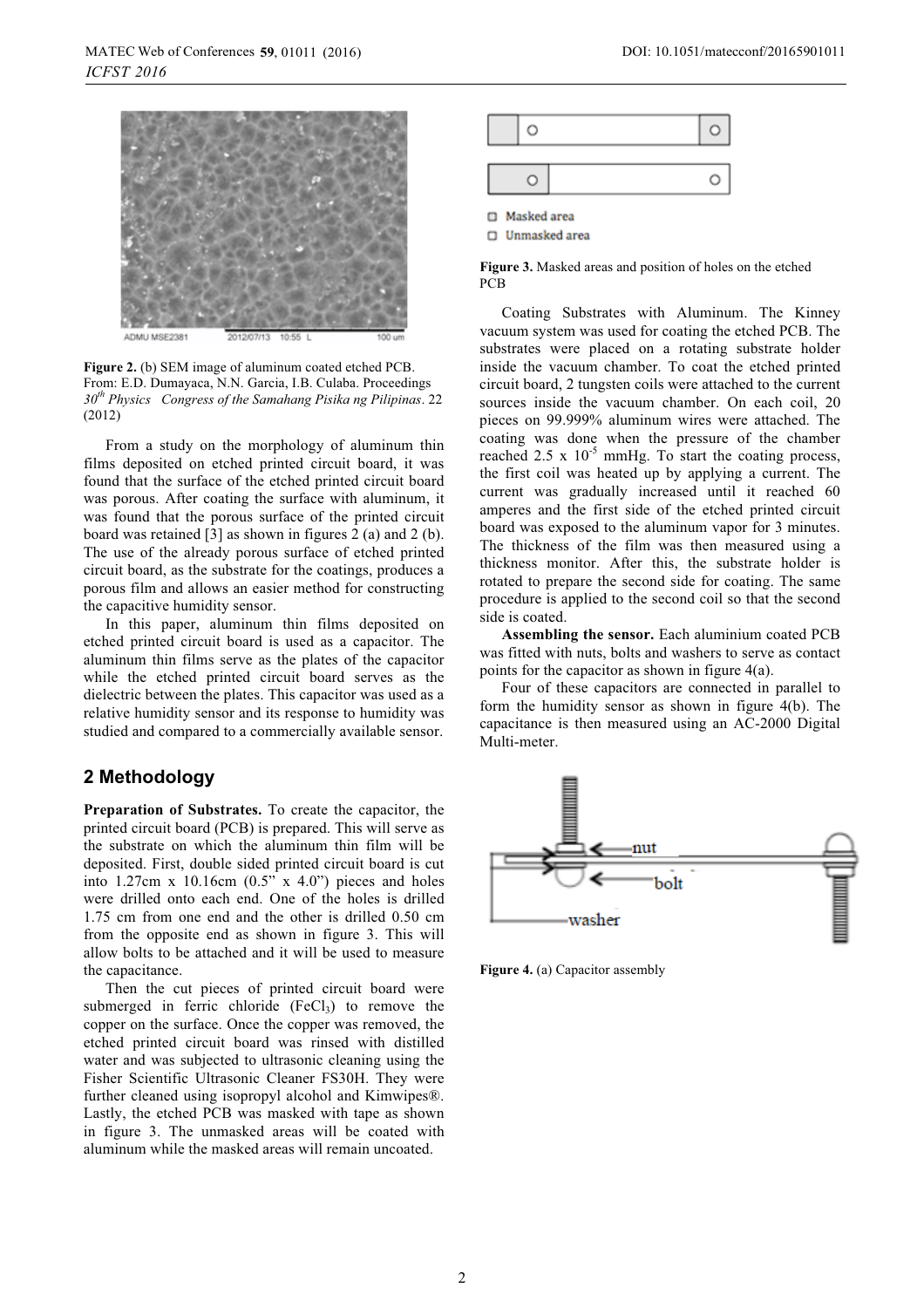

**Figure 4.** (b) Relative humidity sensor

**Calibrating the Sensor.** The sensor is calibrated by simultaneously measuring the capacitance of the sensor, using an AC-2000 Digital Multi-meter, and the relative humidity, using the relative humidity sensor of the Vernier LabQuest2. Both sensors are placed inside the same container and the humidity inside the container is decreased as capacitance and relative humidity are collected.

The capacitance is then plotted against relative humidity and the equation of the curve is obtained.

#### **3 Results and Discussion**

The thickness of the films for each side of the capacitor was measured to be 440Å and 480Å.

The capacitance readings obtained over time as the humidity is changed is shown in figure 5 while the change of relative humidity over time is shown in figure 6. It can be seen from figures 5 and 6 that there is a similar decreasing trend for both the capacitance versus time graph and the relative humidity versus time graph.







**Figure 6.** Graph of relative humidity over time.

Comparing the capacitance and relative humidity in figure 7 shows that there is a linear relationship between the relative humidity and the capacitance of the device. By obtaining the best-fit line (eq. 1) of the data points where C is the capacitance and RH is the relative humidity, the capacitance measured from the device can be easily converted to the relative humidity value and vice versa.

*C*= 1.418*RH* + 29.139. (1)



Figure 7. Graph of capacitance vs. relative humidity

When the alumimum coating is exposed to the air, an oxide layer is formed. The oxide layer enables the water molecules in the air to be adsorbed on the surface [4] as shown figure 8. The pores of the film are also filled by the water molecules through capillary condensation as shown previously in figure 1. This changes the electrical properties of the aluminum films and thus, changes the measured capacitance depending on the amount of adsorbed water. Water can also be taken in by the porous etched PCB and cause a change in the dielectric constant, and thus, the measured capacitance. As the relative humidity is increased, the amount of water molecules that that are adsorbed on the film surface increases and the amount of water molecules that enter the pores of the dielectric increases, thereby increasing the capacitance reading.



**Figure 8.** Adsorption of water on aluminum oxide.